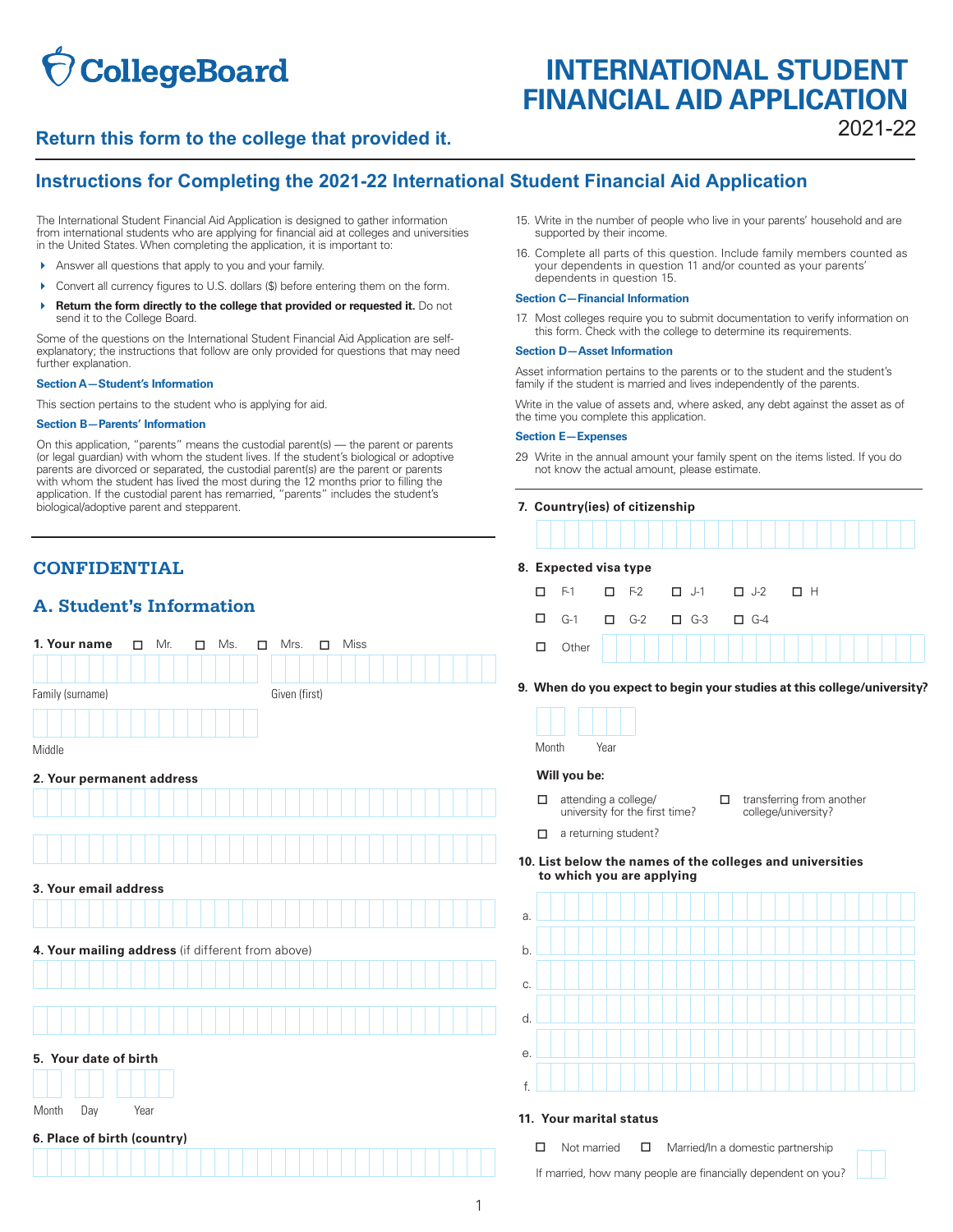## **Section B—Parents' Information**

| 12. What is your parents' current marital status?<br>(Mark only one box.)                                    |                                                        |
|--------------------------------------------------------------------------------------------------------------|--------------------------------------------------------|
| Married or in a domestic<br>$\Box$<br>Separated/Divorced<br>$\Box$<br>Widowed<br>$\Box$<br>□<br>relationship | Never married                                          |
| 13. Parent's name<br>Family (surname)<br>Given (first)                                                       | 14. Parent's name<br>Family (surname)<br>Given (first) |
| Relationship                                                                                                 | Relationship_                                          |
| a. Age                                                                                                       | a. Age                                                 |
| b. Address                                                                                                   | b. Address                                             |
|                                                                                                              |                                                        |
|                                                                                                              |                                                        |
| c. Occupation/Title                                                                                          | c. Occupation/Title                                    |
|                                                                                                              |                                                        |
| d. Employer                                                                                                  | d. Employer                                            |
|                                                                                                              |                                                        |
| e. Number of years with employer                                                                             | e. Number of years with employer                       |
| 15. How many people, including yourself, depend on the income of your parents for daily living expenses?     |                                                        |

**16. Family Member Listing.** Provide information for **all** family members you included in question **11** or **15**. **Do not give information about yourself.**

 $\perp$ 

|                               |     |                        | Educational information 2020-21 |                              |                     |                   |                              |                                        | Educational information 2021-22 |            |                                       |
|-------------------------------|-----|------------------------|---------------------------------|------------------------------|---------------------|-------------------|------------------------------|----------------------------------------|---------------------------------|------------|---------------------------------------|
| Full name of<br>family member | Age | Relationship<br>to you | Name of school<br>or college    | Year in school<br>or college | Tuition<br>and fees | Room<br>and board | Scholarships<br>and gift aid | Amounts of<br>parents'<br>contribution | Name of<br>school<br>or college | Total cost | Amount of<br>parents'<br>contribution |
|                               |     |                        |                                 |                              |                     |                   |                              |                                        |                                 |            |                                       |
|                               |     |                        |                                 |                              |                     |                   |                              |                                        |                                 |            |                                       |
|                               |     |                        |                                 |                              |                     |                   |                              |                                        |                                 |            |                                       |
|                               |     |                        |                                 |                              |                     |                   |                              |                                        |                                 |            |                                       |
|                               |     |                        |                                 |                              |                     |                   |                              |                                        |                                 |            |                                       |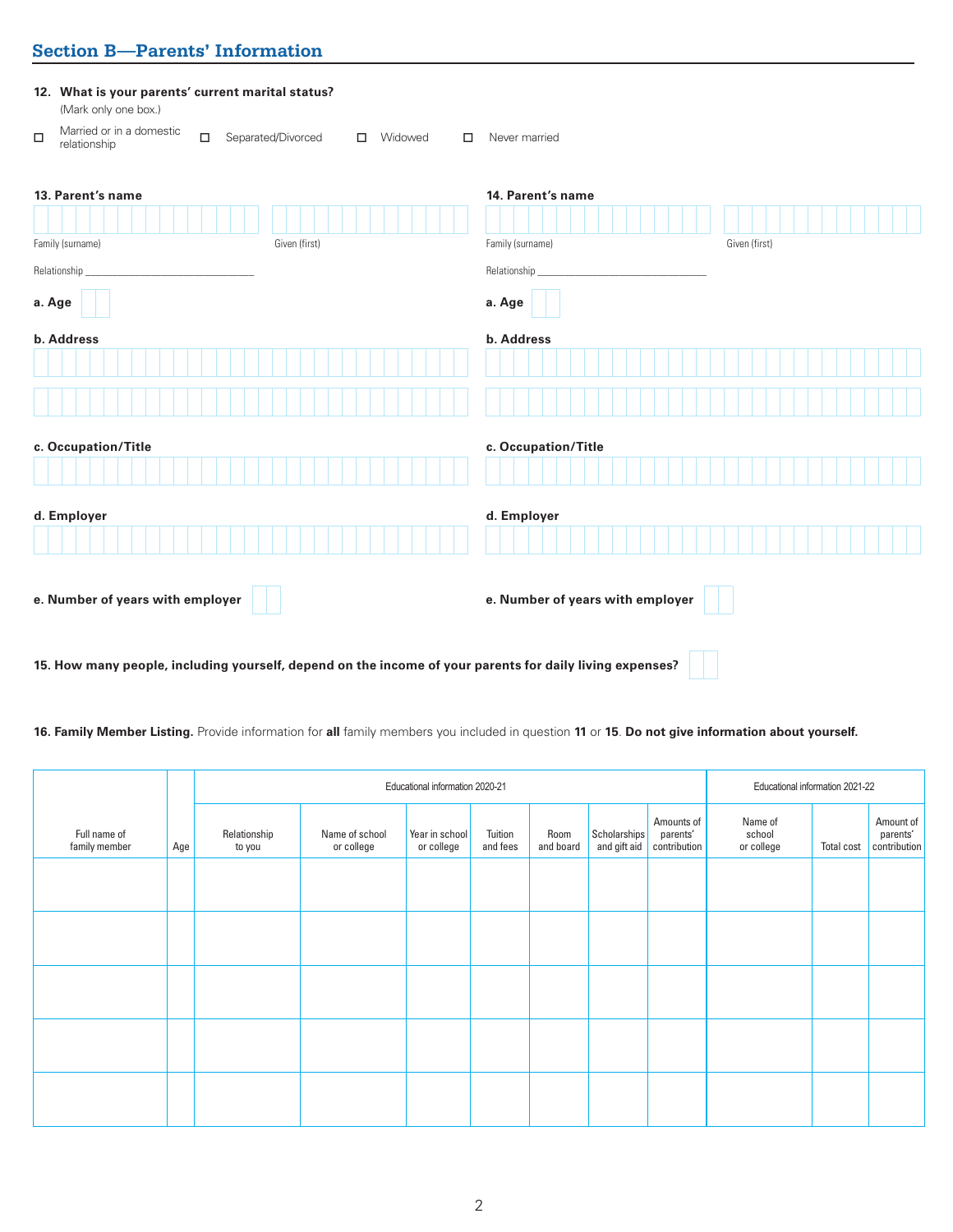## **Section C—Financial Information**

|                                                                                                           | 17. What documentation will you be providing to verify income and asset information requested on this form?                 |                                                                                  |                |  |  |  |  |
|-----------------------------------------------------------------------------------------------------------|-----------------------------------------------------------------------------------------------------------------------------|----------------------------------------------------------------------------------|----------------|--|--|--|--|
| Statement from employer<br>Tax forms<br>□                                                                 |                                                                                                                             | □ Other (specify — for example, bank statement) ________________________________ |                |  |  |  |  |
|                                                                                                           | 18. What is the official exchange rate of your country's currency to the U.S. \$ today? (for example, 3,100 pesos = \$1)    |                                                                                  | $= $1$         |  |  |  |  |
|                                                                                                           | 19. Does your government currently impose restrictions on the exchange and release of funds for study in the United States? | □                                                                                | Yes<br>□<br>No |  |  |  |  |
|                                                                                                           |                                                                                                                             |                                                                                  |                |  |  |  |  |
| Do you have a source of emergency funds once you arrive in the United States?                             |                                                                                                                             | $\Pi$ Yes<br>No<br>□                                                             |                |  |  |  |  |
| If yes, name source:                                                                                      |                                                                                                                             |                                                                                  |                |  |  |  |  |
| Amount available in U.S.\$<br>\$                                                                          | .00                                                                                                                         |                                                                                  |                |  |  |  |  |
|                                                                                                           | How will you pay for your transportation to the United States? (e.g., parents' income, sponsor, etc.)                       |                                                                                  |                |  |  |  |  |
|                                                                                                           |                                                                                                                             |                                                                                  |                |  |  |  |  |
| During                                                                                                    | , how much of your household income (before taxes or expenses) came from the following sources (in U.S. \$)?                |                                                                                  |                |  |  |  |  |
| <b>a.</b> Father's work                                                                                   | e. Family business<br>.00<br>S                                                                                              | <b>i.</b> Interest or dividends<br>.00                                           | £.<br>.00      |  |  |  |  |
| <b>b.</b> Mother's work \$                                                                                | f. Family real estate \$<br>.00<br>holdings                                                                                 | Housing, food, and<br>.00<br>other living allowances                             | .00            |  |  |  |  |
| c. Your work<br>\$                                                                                        | g. Pension/annuity/<br>.00<br>$\mathcal{L}$<br>retirement                                                                   | .00<br>k. Other (explain)                                                        | \$<br>.00      |  |  |  |  |
| <b>d.</b> Your spouse's<br><b>h.</b> Other members<br>.00<br>.00<br>-\$<br>\$<br>of the household<br>work |                                                                                                                             |                                                                                  |                |  |  |  |  |
| 23. Will there be a significant increase or decrease in your family's income next year?                   |                                                                                                                             | $\Box$ Yes<br>No<br>□                                                            |                |  |  |  |  |
|                                                                                                           | If yes, explain: $\qquad \qquad$                                                                                            |                                                                                  |                |  |  |  |  |
| <b>Section D-Asset Information</b>                                                                        |                                                                                                                             |                                                                                  |                |  |  |  |  |
| 24. Does your family own its home?                                                                        | п<br>Yes<br>п<br>No.                                                                                                        | (If yes, complete 24a-24d below.)                                                |                |  |  |  |  |
| a. What year was it purchased?                                                                            |                                                                                                                             | c. How much does your family still owe<br>on the purchase price?                 | $U.S.\$<br>.00 |  |  |  |  |
| <b>b.</b> What was the original purchase price?                                                           | $U.S.\$<br>00                                                                                                               | d. What is the present market value?                                             | .00<br>$U.S.\$ |  |  |  |  |
| 25. Does your family own a business?                                                                      | No<br>п<br>Yes<br>◻                                                                                                         | (If yes, complete 25a-25d below.)                                                |                |  |  |  |  |
|                                                                                                           |                                                                                                                             | c. Your parents' share of business value                                         |                |  |  |  |  |
| <b>a.</b> Date business commenced                                                                         | Day<br>Year<br>Month                                                                                                        |                                                                                  | U.S.S<br>.00   |  |  |  |  |
|                                                                                                           |                                                                                                                             |                                                                                  |                |  |  |  |  |
| <b>b.</b> Type of business                                                                                |                                                                                                                             | d. Your parents' share of business<br>indebtedness                               | U.S.S<br>.00   |  |  |  |  |
| 26. Please list the value of the following family assets (if applicable)                                  |                                                                                                                             |                                                                                  |                |  |  |  |  |
| a. Land and buildings<br>(other than home or business)                                                    | $U.S.\$<br>.00                                                                                                              | d. Assets owned by student                                                       | $U.S.\$<br>.00 |  |  |  |  |
| Indebtedness on land and buildings                                                                        | $U.S.\$<br>.00                                                                                                              | e. Money owed to family by others                                                | $U.S.\$<br>.00 |  |  |  |  |
| <b>b.</b> Savings                                                                                         | $U.S.\$<br>.00                                                                                                              | f. Repayment (of 26e) expected this year                                         | $U.S.\$<br>.00 |  |  |  |  |
| c. Investments (such as stocks and bonds)                                                                 | $U.S.\$<br>.00                                                                                                              | g. Other (jewelry, artwork, antiques, etc.)                                      | $U.S.\$<br>.00 |  |  |  |  |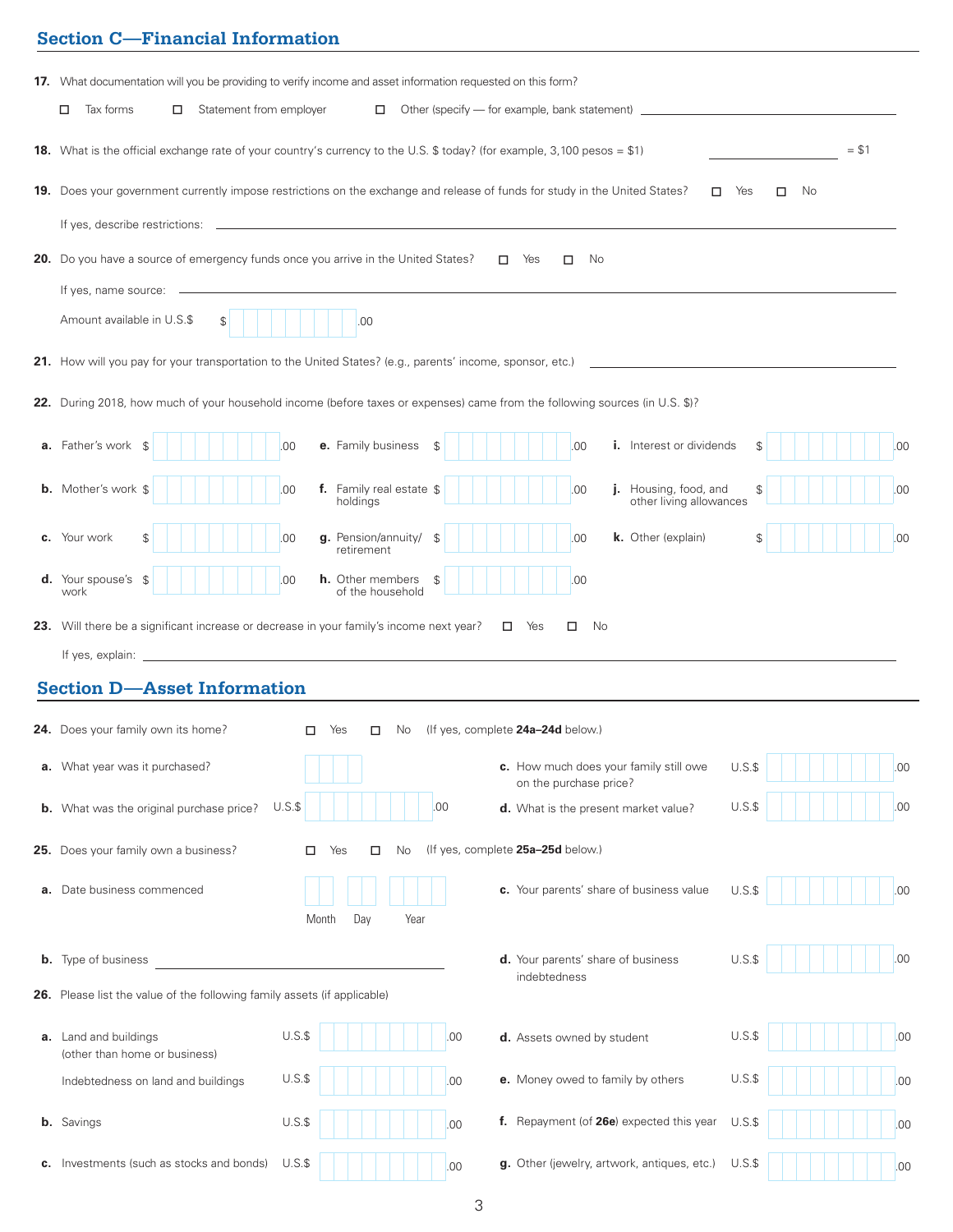**27.** Do you or your family have money, property, or assets in another country? □ Yes □ No (If yes, complete the grid below. Include amounts in **26** above.)

|          | U.S. \$ Value | In which country(ies)? | Asset owner |
|----------|---------------|------------------------|-------------|
| Money    |               |                        |             |
| Property |               |                        |             |
| Assets   |               |                        |             |

**28.** Do you or your family own (an) automobile(s)?  $\Box$  Yes  $\Box$  No (If yes, complete **28a** and **28b** below for each automobile.)

a. Make (VW, Fiat, Ford, Toyota, etc.): **b.** Year of manufacture: **b. Year of manufacture**: **b.** Year of manufacture:

### **Section E—Expenses**

|                                                                                              |         |                         |     | 29. How much did your family spend on the following expenses during 2019? SPECIFIC AMOUNTS ARE NEEDED. |         |  |     |
|----------------------------------------------------------------------------------------------|---------|-------------------------|-----|--------------------------------------------------------------------------------------------------------|---------|--|-----|
| Rent or mortgage                                                                             | $U.S.\$ |                         | .00 | Amount allocated to savings/retirement                                                                 | $U.S.\$ |  | .00 |
| Utilities                                                                                    | $U.S.\$ |                         | .00 | Automobile maintenance                                                                                 | $U.S.\$ |  | .00 |
| Food                                                                                         | $U.S.\$ |                         | .00 | Insurance (health and property)                                                                        | $U.S.\$ |  | .00 |
| Clothing                                                                                     | $U.S.\$ |                         | .00 | Entertainment                                                                                          | $U.S.\$ |  | .00 |
| Household necessities                                                                        | $U.S.\$ |                         | .00 | Vacations                                                                                              | $U.S.\$ |  | .00 |
| Medical expenses                                                                             | $U.S.\$ |                         | .00 | Servants                                                                                               | $U.S.\$ |  | .00 |
| Educational expenses                                                                         | $U.S.\$ |                         | .00 | Other                                                                                                  | $U.S.\$ |  | .00 |
| Loan payments                                                                                | $U.S.\$ |                         | .00 | Please explain:                                                                                        |         |  |     |
| Taxes                                                                                        | $U.S.\$ |                         | .00 |                                                                                                        |         |  |     |
| <b>30.</b> How much money does your family owe to other people or to financial institutions? |         |                         |     | $U.S.\$<br>.00                                                                                         |         |  |     |
| Amount paid on debt in 2019                                                                  | $U.S.\$ |                         | .00 | Reason for debt:                                                                                       |         |  |     |
| 31. Does your family employ other people?                                                    |         | Yes<br>$\Box$<br>No     |     |                                                                                                        |         |  |     |
| If yes, how many in the home?                                                                |         | In the family business? |     |                                                                                                        |         |  |     |